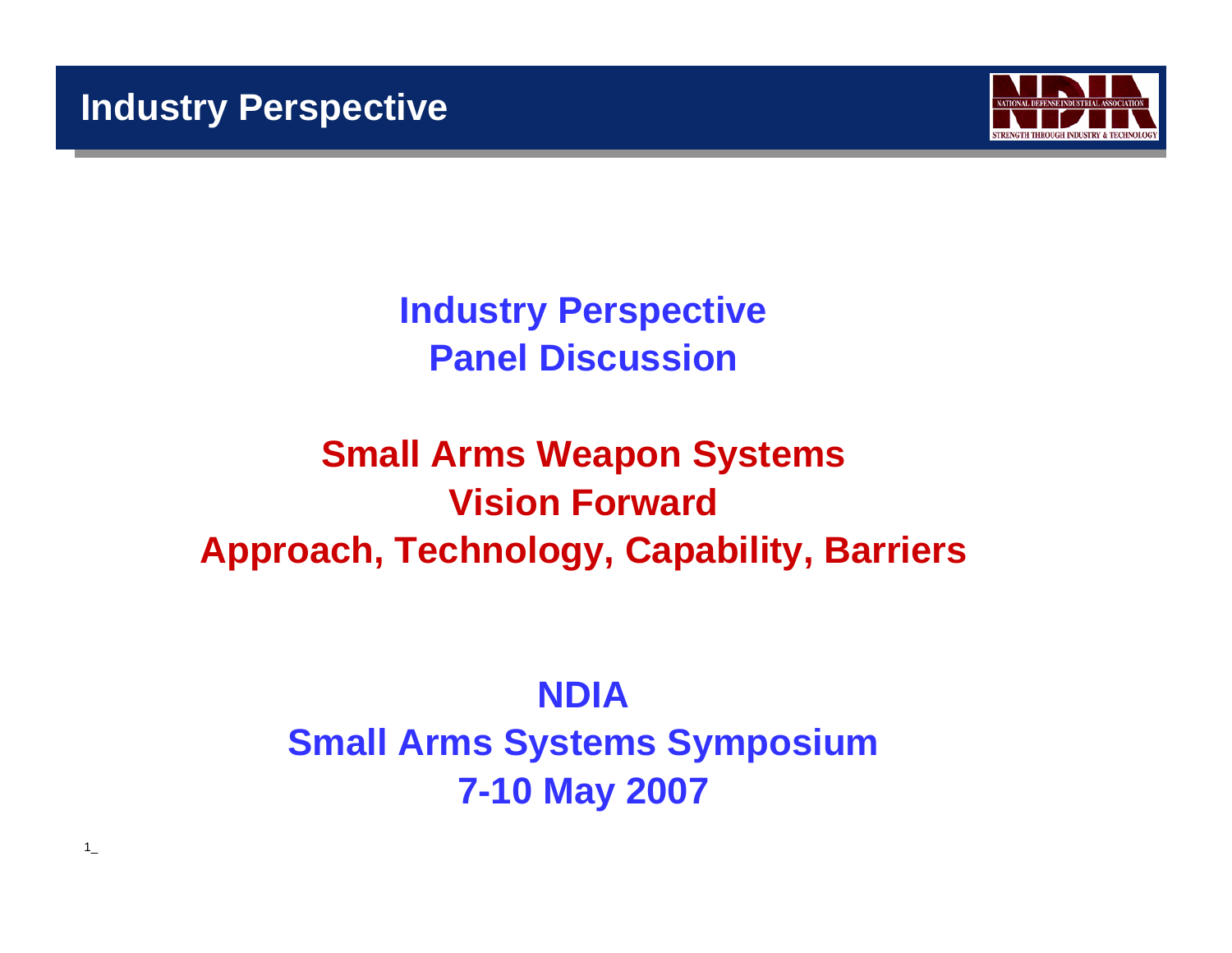## **Objectives**



- **Overview Industry Perspective—Small Arms Systems**
	- **Today**
	- **Vision Ahead**
- **Identify Challenges and Opportunities**
- **Confirm Small Arms Vision for Future Focus**
	- **Response to Requirements/Needs**
	- **Innovation**
	- **Performance**
	- **Industrial Base Capability**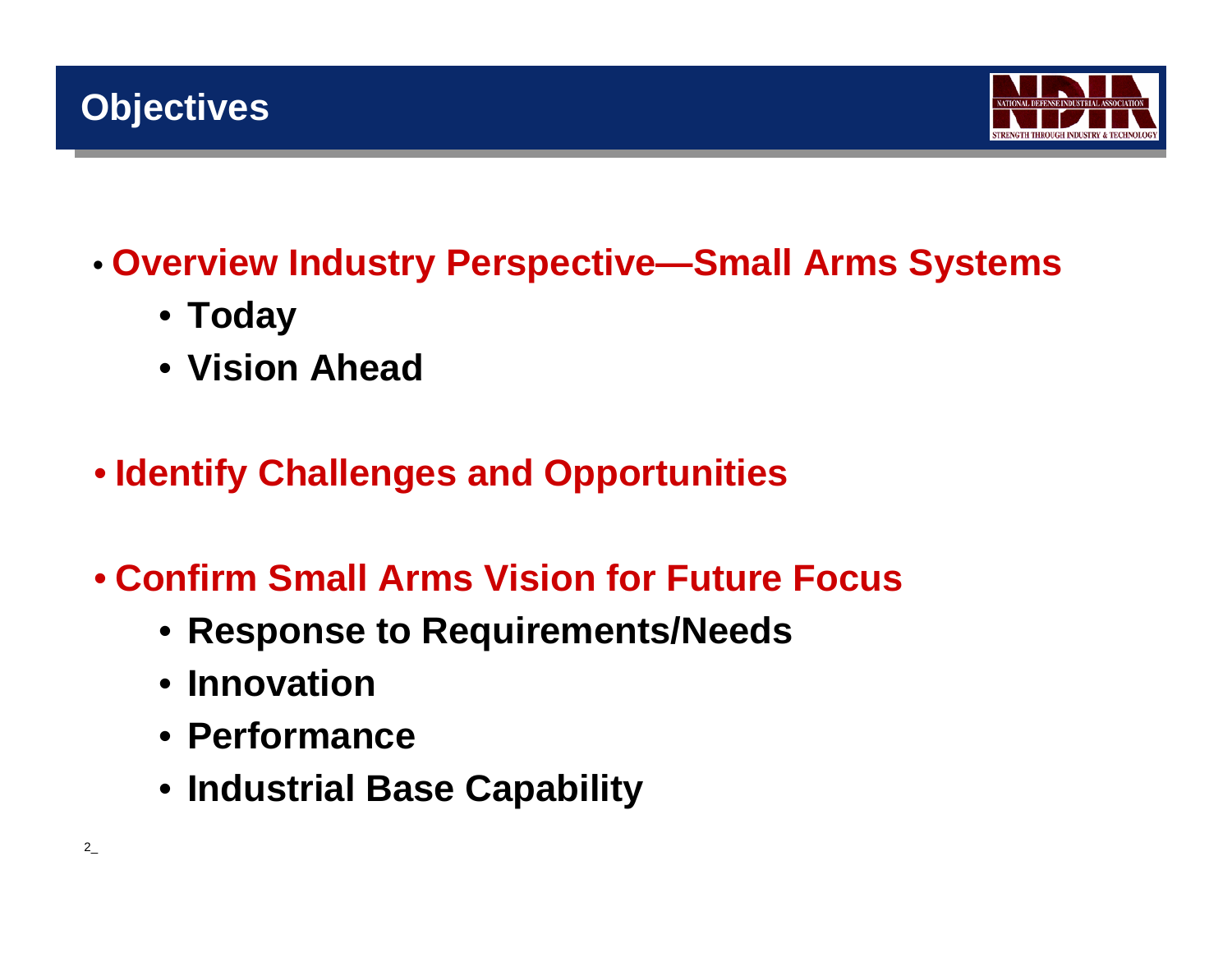### **Panel Members**



- **FN Manufacturing**
- **Colt**
- **Smith Wesson**
- **Knight Armament**
- **Barrett Firearms**
- **Heckler and Koch (Invited)**
- **Remington (Invited)**
- **Beretta (Invited)**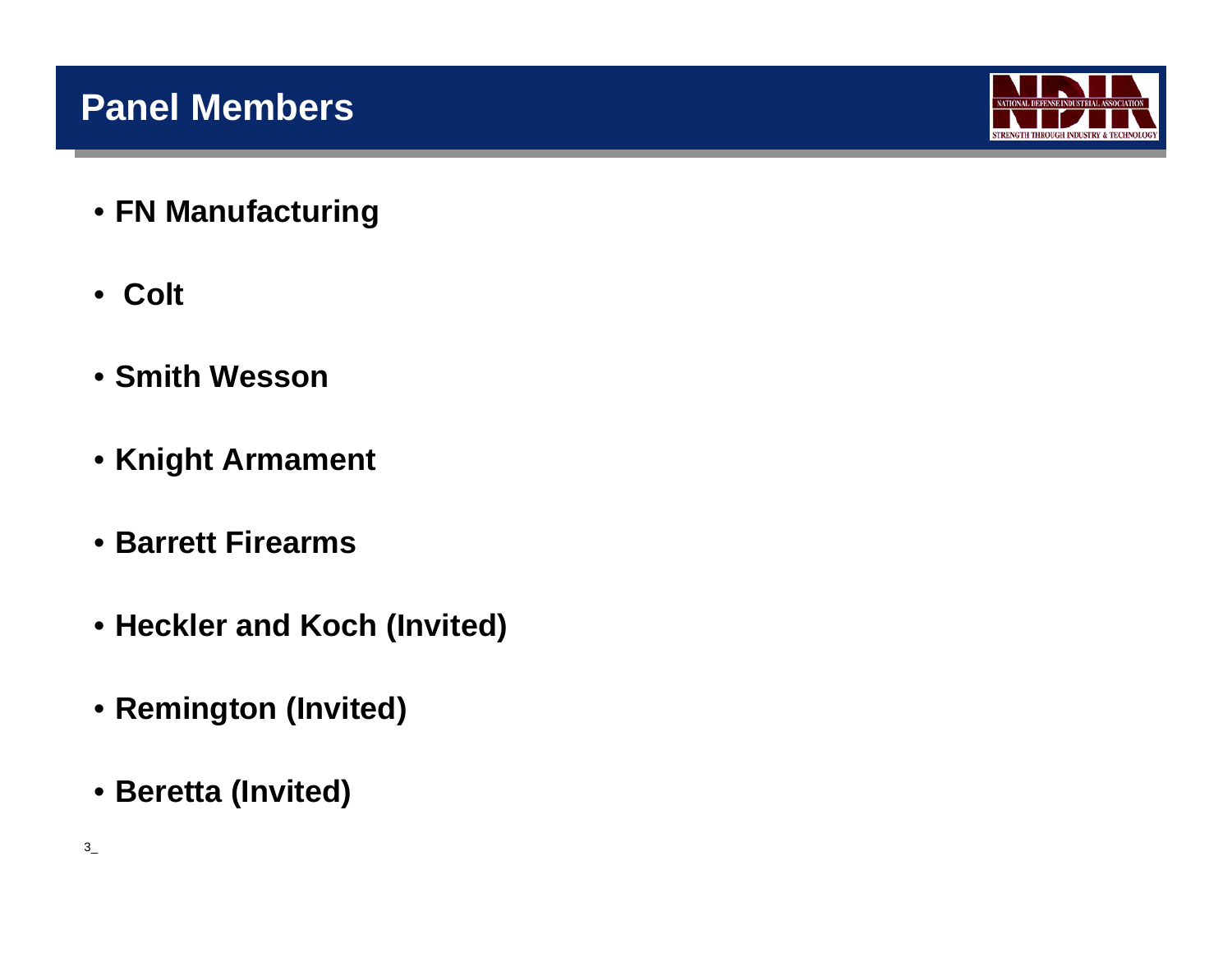## **Panel Approach**



- **Each Panel Member Presents a Company Vision** 
	- –**( 1-2 slides or Comments)**
- **Discussion among panel members moderated by Dave Broden**
- **Questions and Answers from the Symposium Attendees**
- **Wrap up/Summary Comments by Each Panel Member**
- **Wrap Up by Dave Broden**

**Panel Discussion Time---1 Hour**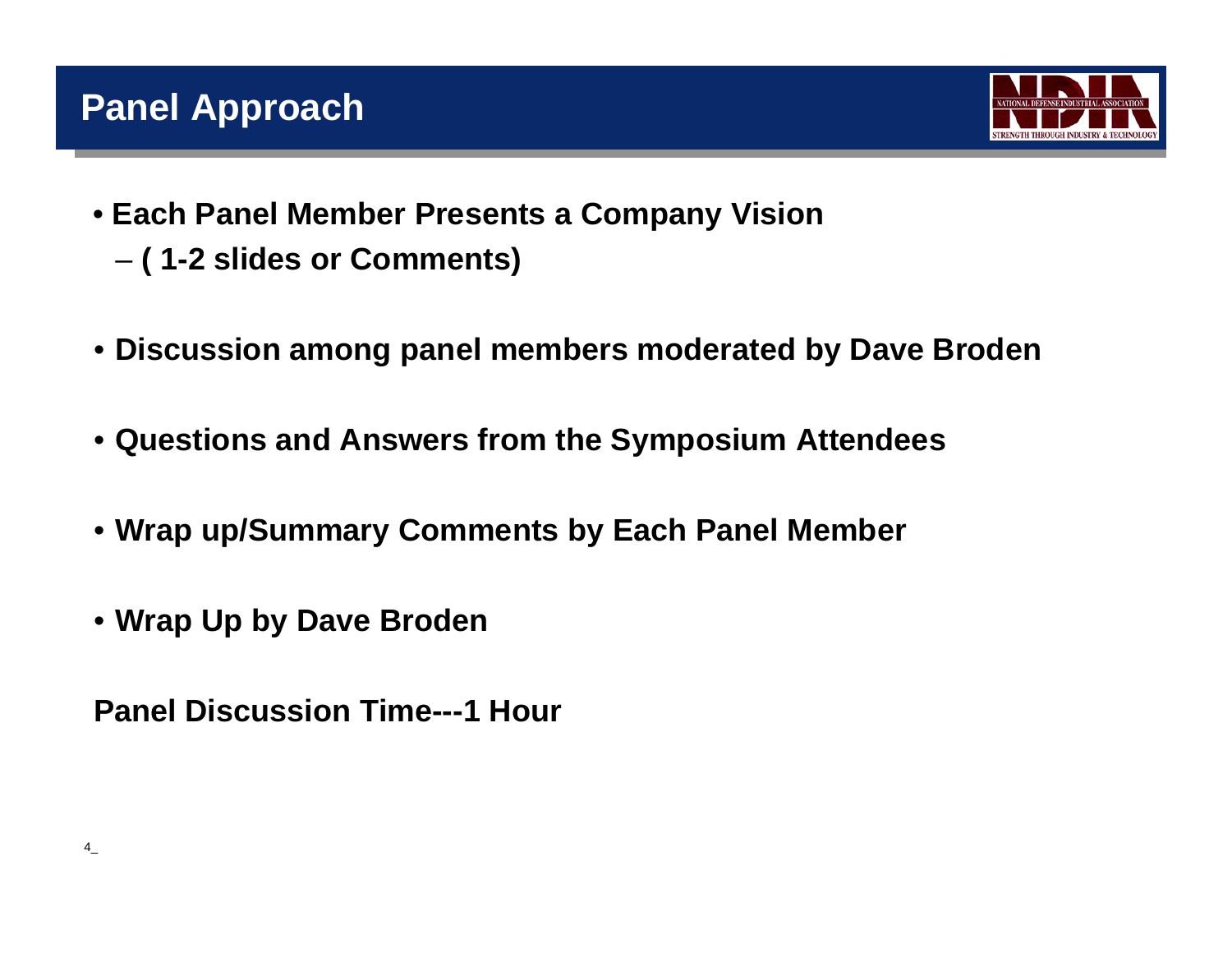## **Wrap-Up--Conclusion**



#### • **Demonstrated Response to Urgent Needs and Rapid Acquisition Confirms Focus and Capability**

- Industrial Base Evolved to Meet Demands

### • **Systems Focus to Innovation and Technology Application**

- User Friendly Design
- Performance Focus

#### • **Continuously Evolving Focus to Address Future**

- -New Systems
- Industrial Base Modernization and Improvements
- *Confirming Responsiveness and Readiness of Industrial Base Ensuring Warfighters Capability*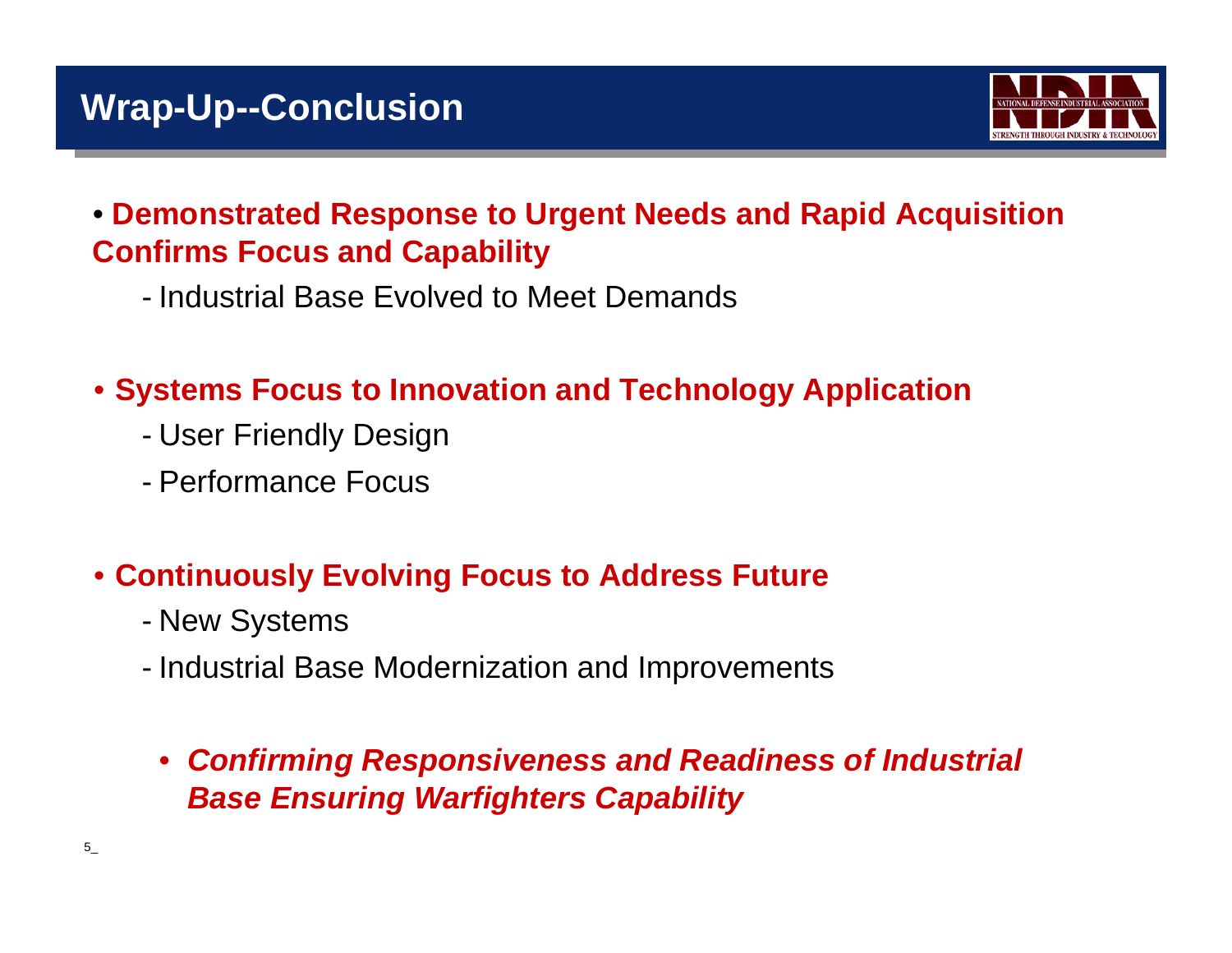## **What is Shaping the Small Arms Industry**



- **Legacy and Legacy Demand**
- **Requirement Trends**
- **Technology**
- **Related Technology and Subsystems**
	- **Ammunition**
	- **Fire Control**
	- **Logistics**
- **System Integration Trends**
- **Cost per System**
- **Cost/Schedule to Develop and Deploy New Systems**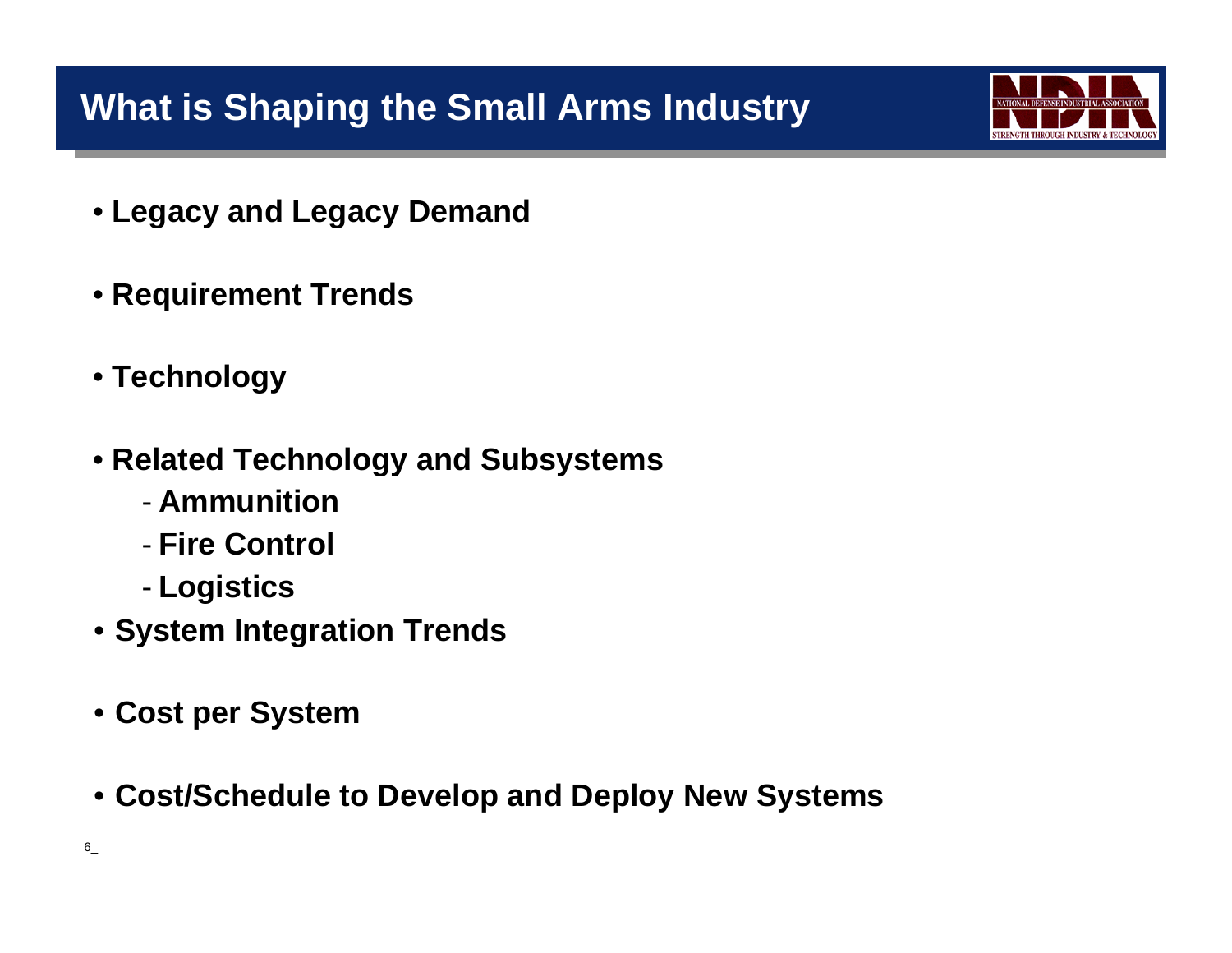



- **Assessment of Small Arms Status Today**
- **Impact of Current World Conflicts—Establishing "Lessons Learned"**
	- **Requirement Drivers----Technology Push/Opportunity**
- **Opportunities and Approaches for Small Arms Technology Changes**
- **Barriers to Achieving Changes and Ensuring a Vision**
- **Resource Availability---Funding—Manpower**
- **Procurement Requirements vs. Production Capacity**
	- **Industrial Base Today and the Future**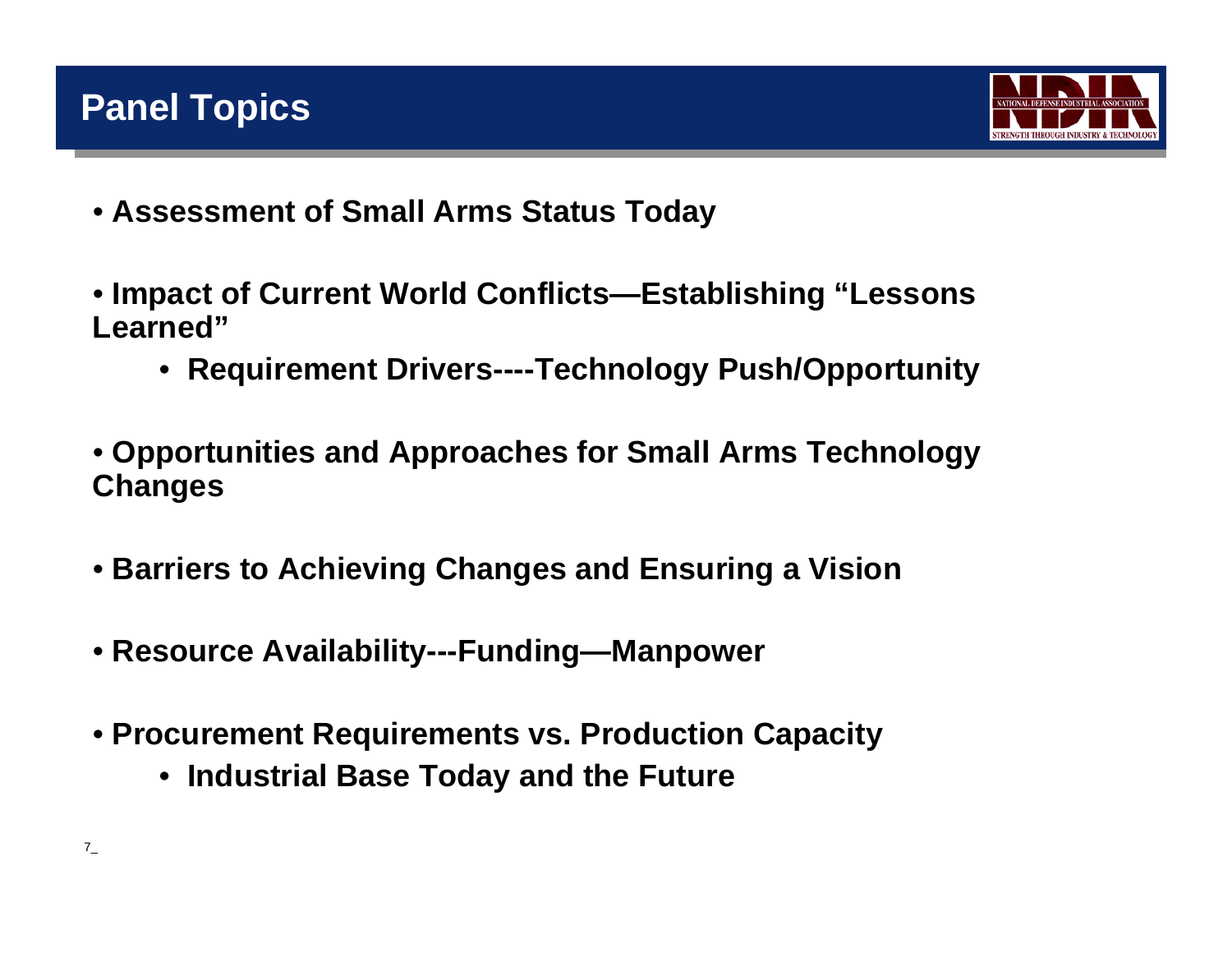## **Topics**



- **"Lessons Learned" Based on Current Conflicts**
- **Response to "User Suggestions and Evolving Requirements"**
- **Technology Application and Needs**
- **Barriers to Changes and Future Capability**
- **Ammunition Alternatives and Changes—Impact and Influence**
- **System Integration Considerations—Fire Control/Sensors etc.**
- **Industrial Base Readiness and Adaptability**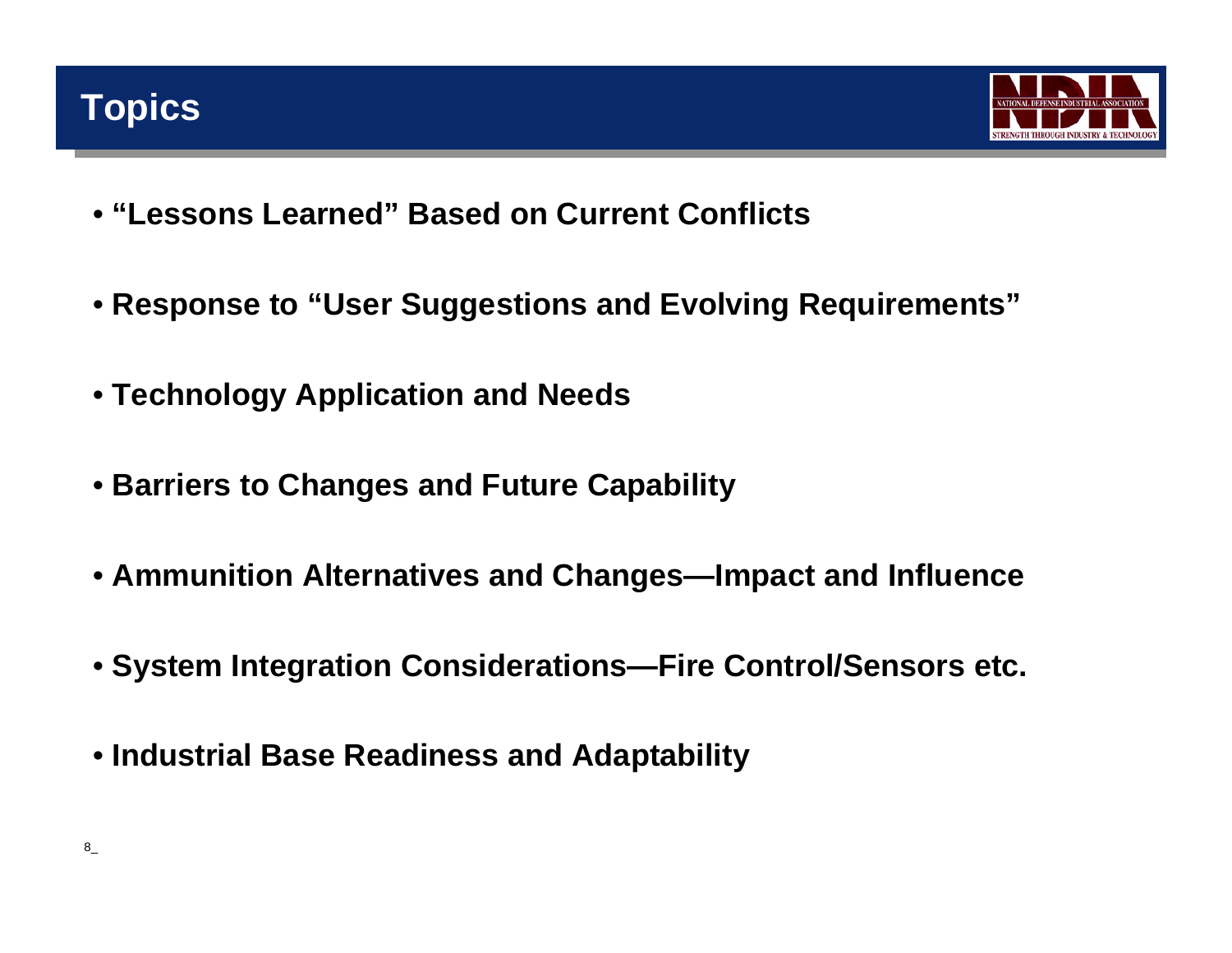### **Improvements—Who—What--When**



• **Small Arms Industry Improvements/Changes and Focus**

•**Total Industry Improvements/Changes and Focus**

• **User Community Changes and Focus**

• **Acquisition Improvements and Changes**

• **Other Considerations**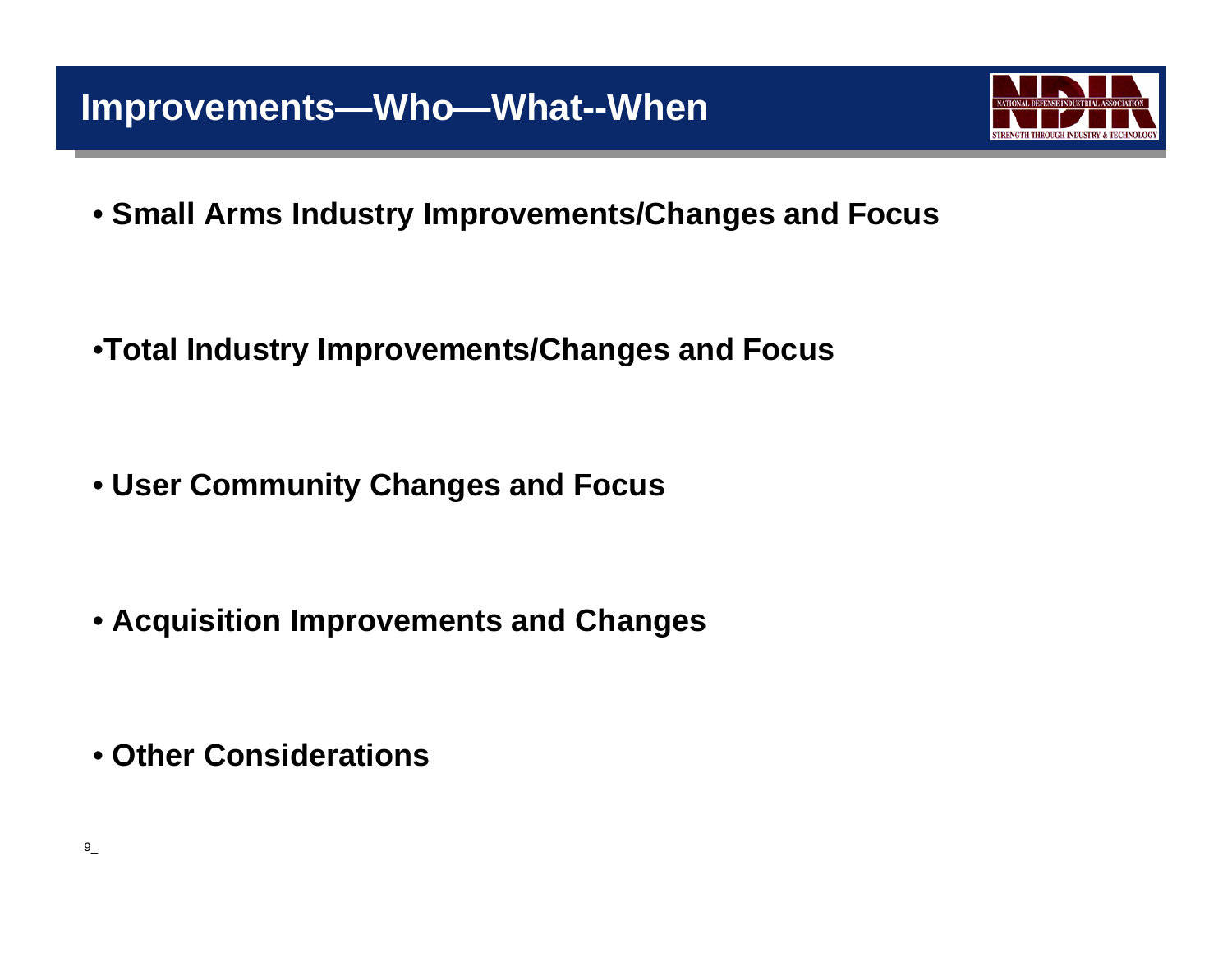### **Barriers and Challenges**



- **Acquisition Complexity—Timing—Decision Process**
- **Development and Related Life Cycle Milestones**
	- **Development Time to Long**
- **Technology Changes before a Product is Fielded**
- **Risk Sharing and Management**
- **Rapid Acquisition Needs vs. Development Plans**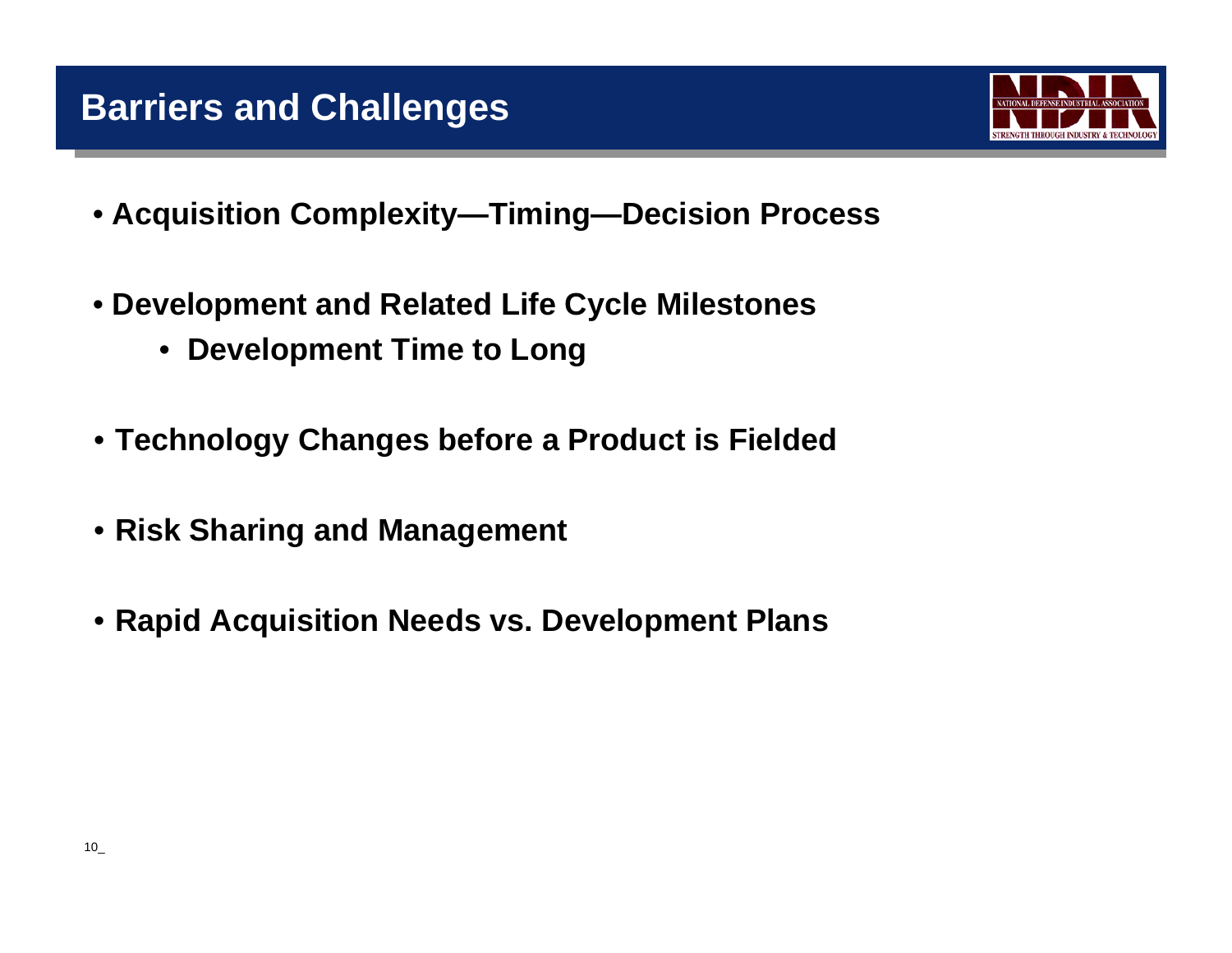### **Thoughts to Enable Vision**



- **Barriers to Evolving to New Small Arms Systems and Capability?**
	- –**System Requirements**
	- –**Technology Readiness**
	- –**Acquisition Process**
- **Development Process Approach and Decisions—What is the impact?**
- **Industrial Base Factors—What Readiness Guidelines will Ensure a Solid Future?**
- **Does the National Small Arms Center Offer Opportunity?**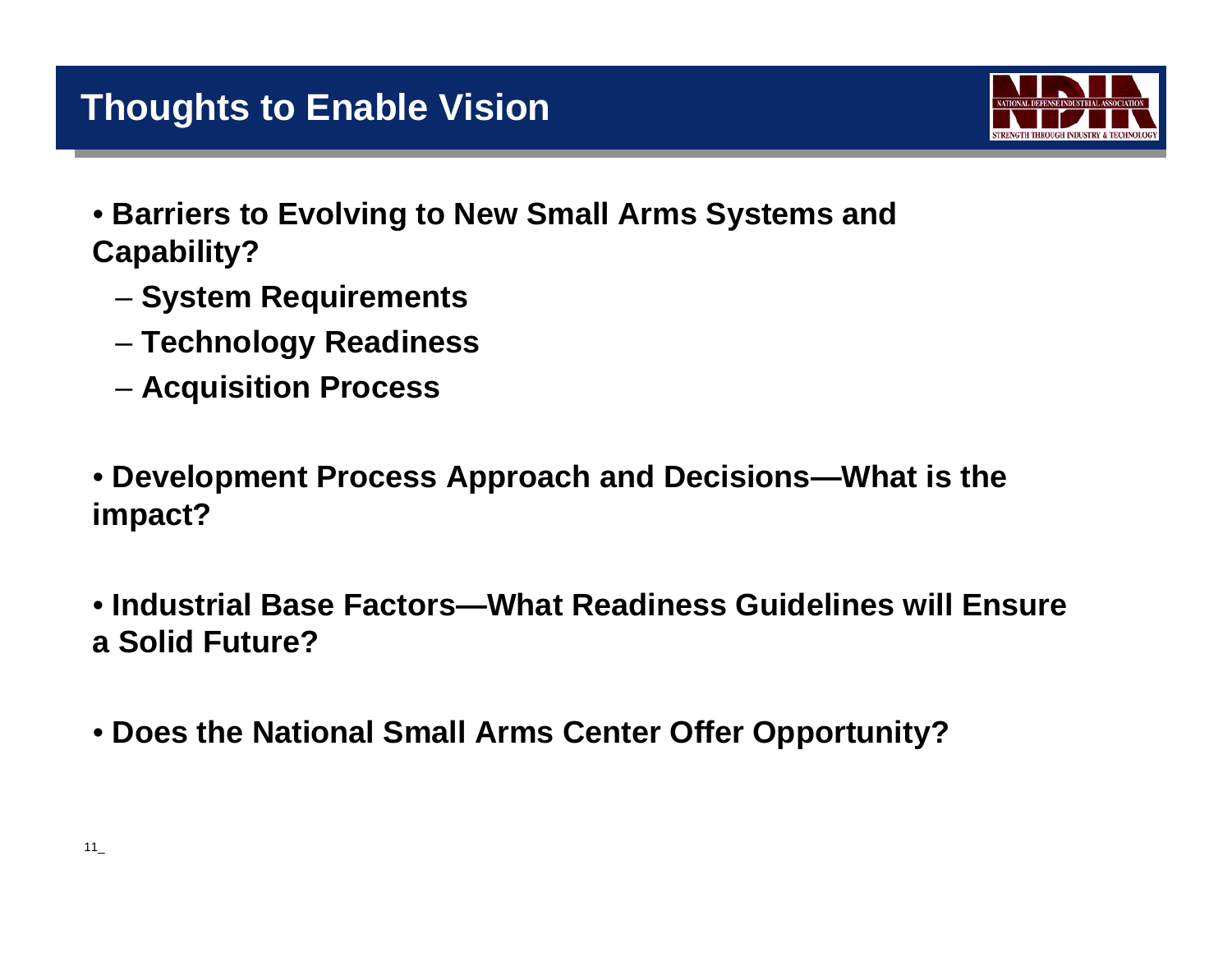

• **Comments by Panel Members should be general in nature and not address any topic which may be considered proprietary or company sensitive.**

• **Panel is intended to show that Industry has a vision for the future of Small Arms and that this vision is attentive to innovation and new concepts** 

• **A key aspect should be comments on the Strength of the Industrial Base for Small Arms and what is needed to ensure the strength of the base for the future.**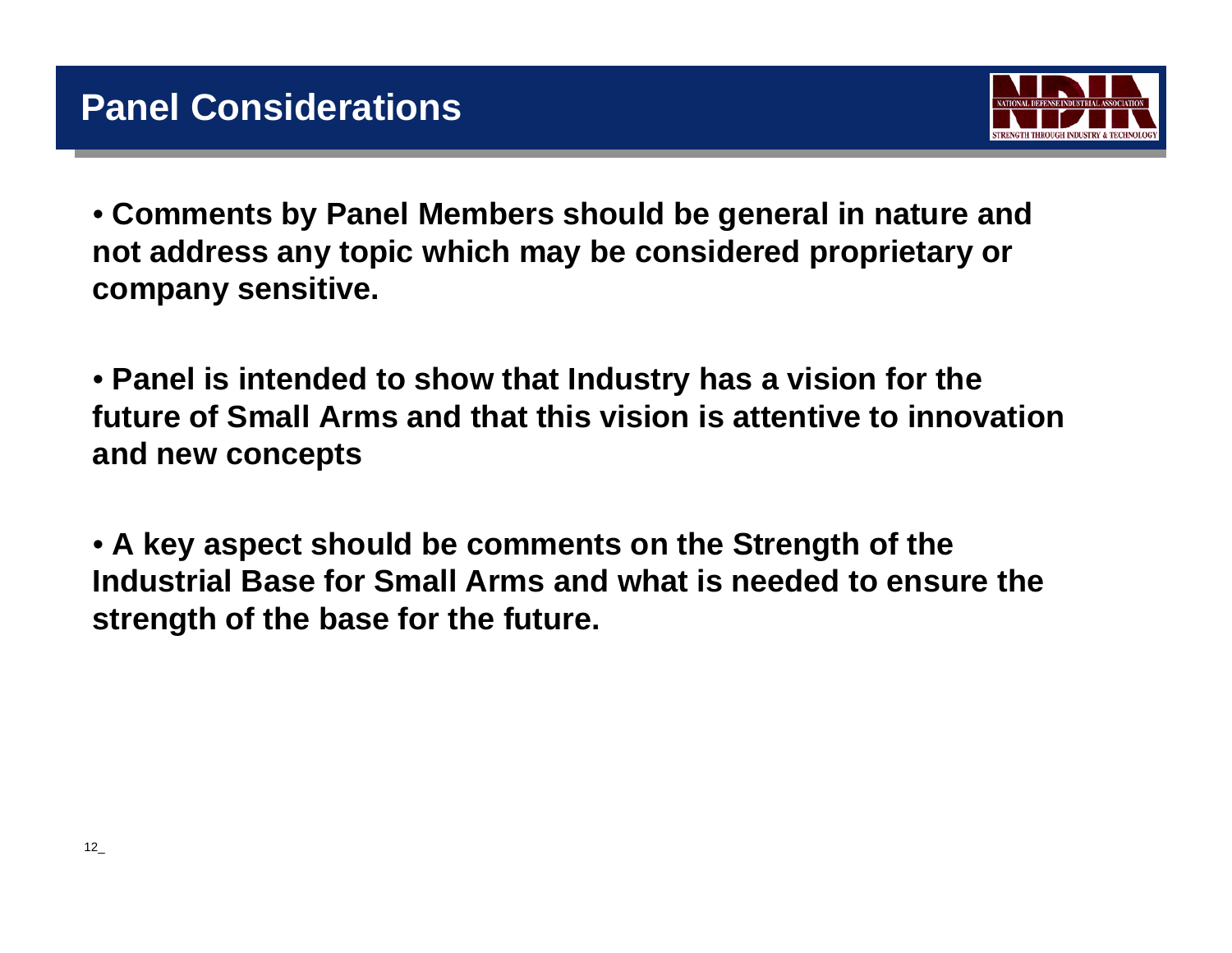## **Top Three Observations and Actions**